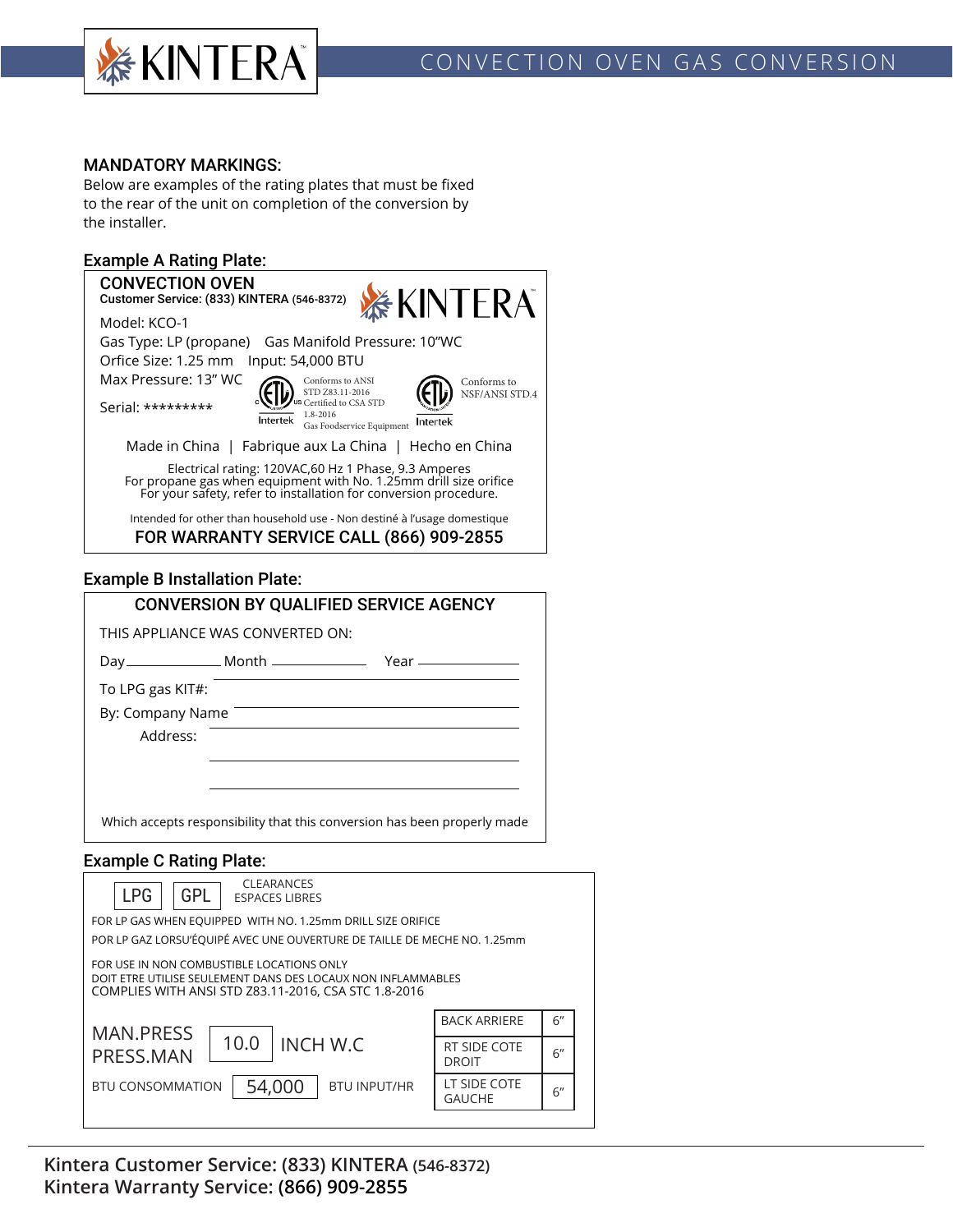

# INSTRUCTIONS FOR FIELD CONVERSION TO LPG GAS

These instructions cover the following models:

## Convection Oven:

KCO-1

Please refer to specific instructions for each model range.

#### WARNING:

Improper installation, adjustment, alteration, service or maintenance can cause property damage, injury or death. Read the installation, operating and maintenance instructions thoroughly before installing or servicing equipment.

#### WARNING:

**This conversion kit shall be installed by a qualified service agency in accordance with the manufacturer's instructions and all applicable codes and requirements of the authority having jurisdiction. If the information in these instructions is not followed exactly, a fire, an explosion or production of carbon monoxide may result causing property damage, personal injury or loss of life. The qualified service agency is responsible for the proper installation of this kit. The installation is not proper and complete until the operation of the converted applience is checked as specified in the manufacturer's instructions supplied with the kit.**

| <b>Models</b> | <b>Parts Included</b>                             |
|---------------|---------------------------------------------------|
| KCO-1         | $3 \times 1.25$ mm drill orifice<br>Regulator Kit |

| <b>Models</b> | <b>Description</b>                                                            |
|---------------|-------------------------------------------------------------------------------|
| KSK-I         | Stacking kit w/6" legs &<br>interconnecting plumbing,<br>for double deck unit |
| KSK-C         | Stacking kit w/6" legs &<br>interconnecting plumbing,<br>for double deck unit |

# Specific Instructions for Covection Oven

## CAUTION:

**ENSURE THE GAS SUPPLY IS SHUT OFF AT THE MANUAL SHUT OFF VALVE BEFORE PROCEEDING WITH THE CONVERSION**

- 1. Turn off gas supply at the appliance service valve.
- 2. Remove metal cap screw and plastic pressure adjustment screw. (Refer to fig. 1)
- 3. Remove the existing spring.
- 4. Insert the replacement spring. (Refer to fig. 1)
- 5. Install the new plastic pressure regulator adjustment screw.
- 6. Check and adjust the regulator setting using a manometer.
- 7. Install the new metal cap screw and O-ring.
- 8. Mount conversion label on the gas control.
- 9. Install the gas control and appliance according to appliance manufacturer instructions.
- 10. Substitute the main orifices with one that matched with the gas supply.